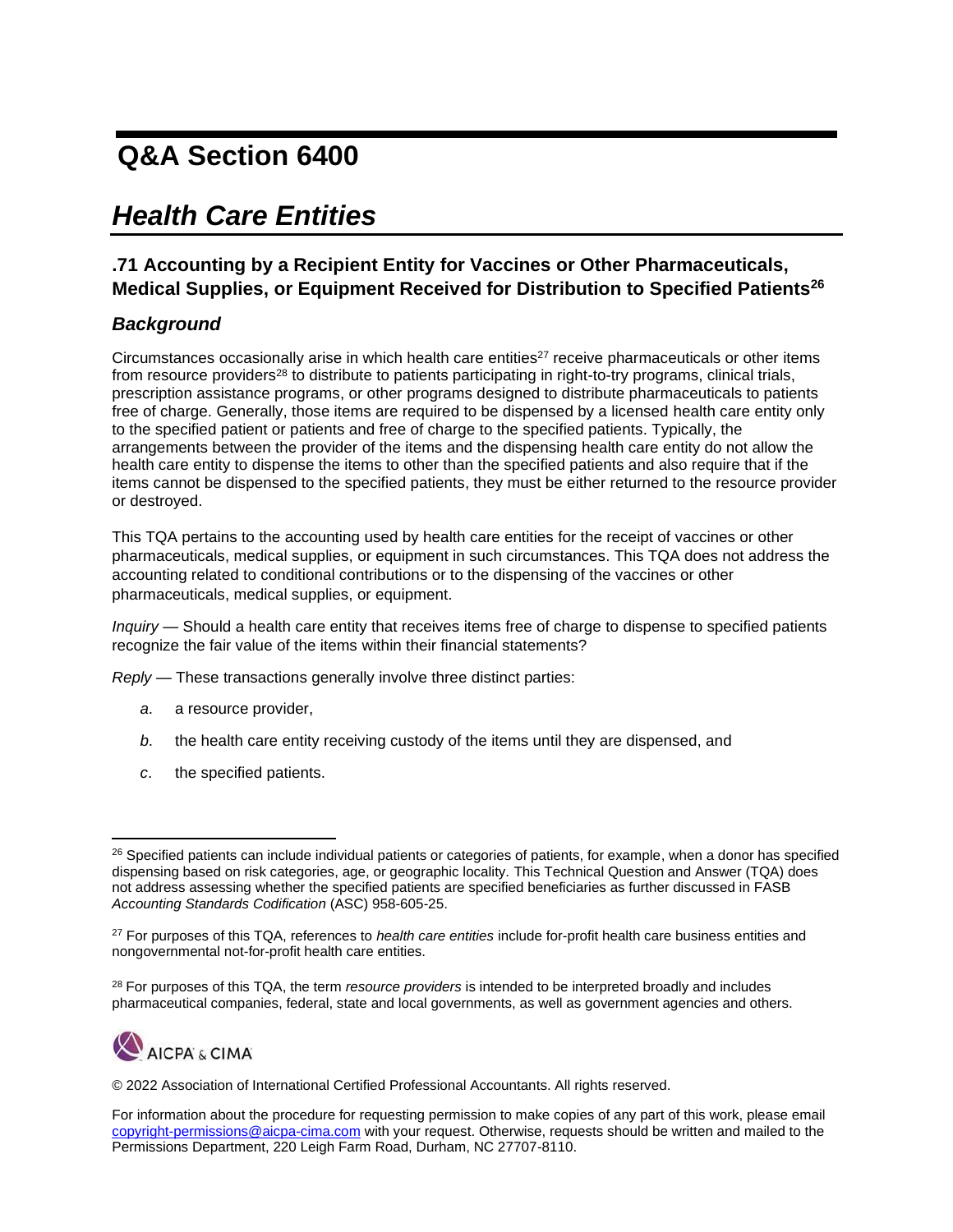The health care entity should first consider whether the transaction is an exchange transaction or part of an exchange transaction. If the transaction is an exchange transaction or part of an exchange transaction, the guidance in FASB *Accounting Standards Codification* (ASC) 606, *Revenue from Contracts with Customers*, should be applied.

If, after reviewing the facts and circumstances of the arrangement between the resource provider of the items and the dispensing health care entity, it is determined that the arrangement is a non-exchange transaction, the not-for-profit health care entities receiving transfers from governmental or nongovernmental entities and for-profit health care business entities with transfers from nongovernmental entities should apply the guidance within FASB ASC 958-605, *Not-for-Profit Entities — Revenue Recognition*.

Although there is no specific guidance in U.S. GAAP applicable to for-profit health care business entities for transfers from governmental entities, FASB ASC 105, *Generally Accepted Accounting Principles*, describes the decision-making framework for determining the guidance to apply when guidance for a transaction or event is not specified within U.S. GAAP.<sup>29</sup> The AICPA staff has observed that guidance in FASB ASC 958-605 is one method that might be considered for application by analogy by for-profit health care business entities in which the resource provider is a governmental entity. Other methods that might be considered for application by analogy by for-profit health care business entities in which the resource provider is a governmental entity are outside the scope of this TQA.

If the receiving health care entity is in the scope of FASB ASC 958-605 or elects to apply it by analogy, the receiving health care entity will assess whether it has variance power over the donated items and whether it is financially interrelated within the specified beneficiary.

As a general rule, a donor provides resources to a recipient entity (that is, the health care entity) and identifies a third-party donee (that is, a patient) as the beneficiary (as described in FASB ASC 958-605- 55-78), and applies the "Transfer of Assets to a Not-for-Profit Entity or Charitable Trust That Raises or Holds Contributions for Others"<sup>30</sup> subsection of FASB ASC 958-605 unless the intermediary possesses *variance power.* The FASB ASC Master Glossary defines *variance power* as "the unilateral power to redirect the use of the transferred assets to another beneficiary. A donor explicitly grants variance power if the recipient entity's unilateral power to redirect the use of the assets is explicitly referred to in the instrument transferring the assets. Unilateral power means that the recipient entity can override the donor's instructions without approval from the donor, specified beneficiary, or any other interested party."

FASB ASC 958-605-25-27 states that if a recipient entity and a specified beneficiary are financially interrelated entities and the recipient entity is not a trustee, the recipient entity should recognize a contribution received when it receives assets (financial or nonfinancial) from the donor that are specified for the beneficiary.

The health care entity should be considered to be acting as a principal and should recognize revenue (if a not-for-profit health care entity) or other income (if a for-profit health care business entity) for the contributed nonfinancial asset it received to distribute to specified patients if, after reviewing the facts and circumstances, it is determined that the health care entity has either:

*a.* unilateral power to redirect the use of the transferred assets to another beneficiary, other than the specified patients (that is, the health care entity has variance power), or

<sup>&</sup>lt;sup>29</sup> FASB ASC 105-10-05-2 explains that, in the absence of explicit guidance, entities should first analogize to other areas of authoritative generally accepted accounting principles before considering other nonauthoritative sources.

<sup>30</sup> Refer to paragraphs 21−33 of FASB ASC 958-605-25.